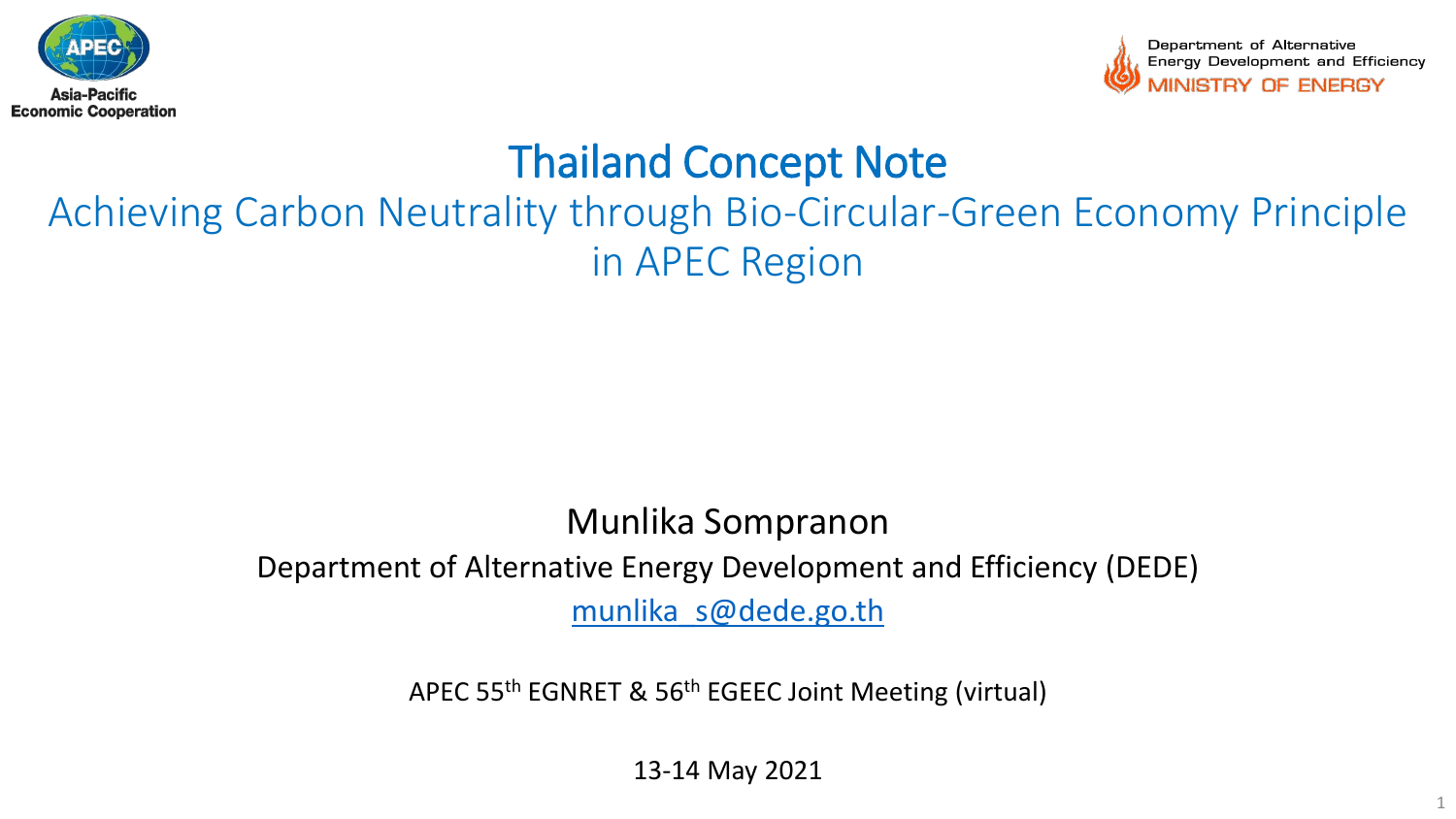



## Achieving Carbon Neutrality through Bio-Circular-Green Economy Principle in APEC region

| apec.org/Press/News-Releases/2008/0825 pe sme carbon              |             |               |               |                 |                       |  |  |  |  |
|-------------------------------------------------------------------|-------------|---------------|---------------|-----------------|-----------------------|--|--|--|--|
| <b>Asia-Pacific</b><br><b>APEC</b><br><b>Economic Cooperation</b> |             |               |               |                 |                       |  |  |  |  |
| <b>HOME</b>                                                       | <b>NEWS</b> | <b>GROUPS</b> | <b>TOPICS</b> | <b>PROJECTS</b> | <b>DECLARATIONS A</b> |  |  |  |  |

 $12222122222$ 

Home > News > News Releases > 2008 > APEC Goes Carbon Neutral

#### **APFC Goes Carbon Neutral**

Chiclayo, Peru, 25 August 2008

#### Issued by APEC Small and Medium Enterprises Working Group

For the first time ever, APEC meetings will offset their impact to the global o APEC's Small and Medium Enterprises (SME) Working Group and Ministerial offset that impact and support efforts in carbon reduction.

**ENERGY & CLIMATE INTELLIGENCE UN** 

### NET ZERO EMISSION

2021 SCORECARD

| ρn                             |                                            |                                      |                          | SURINAME THE     | <b>Carbon</b>                                                            |      |  |
|--------------------------------|--------------------------------------------|--------------------------------------|--------------------------|------------------|--------------------------------------------------------------------------|------|--|
|                                |                                            |                                      | <b>BHUTAN</b><br>2045    | negative         |                                                                          |      |  |
|                                |                                            | UNITED KINGDOM                       | 2050                     |                  |                                                                          |      |  |
|                                |                                            |                                      | 2050                     |                  |                                                                          |      |  |
| ECTS<br><b>DECLARATIONS A</b>  |                                            |                                      | 2050                     | INLAW In law     |                                                                          |      |  |
|                                | <b>New Zealand</b>                         |                                      | NEW ZEALAND              | 2050             |                                                                          |      |  |
|                                |                                            |                                      | HUNGARY                  | 2050             |                                                                          |      |  |
|                                |                                            | EUROPEAN UNION 0                     | 2050                     |                  |                                                                          |      |  |
|                                | <b>Canada</b>                              | CANADA <b>1</b>                      | 2050                     |                  |                                                                          |      |  |
|                                | <b>Republic of Korea</b>                   | SOUTH KOREA                          | 2050<br>SPAIN E<br>2050  |                  |                                                                          |      |  |
|                                |                                            |                                      | CHILE <b>ALL</b><br>2050 |                  | <b>Proposed</b><br><b>PROPOSEd</b><br><b>PROPOSEd</b><br><b>PROPOSEd</b> |      |  |
|                                | <b>Chile</b>                               |                                      | Fla. Me<br>2050          |                  |                                                                          |      |  |
|                                |                                            | FINLAND <b>THE</b>                   | 2035                     |                  |                                                                          |      |  |
|                                |                                            | AUSTRIA                              | 2040                     |                  |                                                                          |      |  |
|                                |                                            | <b>ICELAND HE</b>                    | 2040                     |                  |                                                                          |      |  |
| :limate.                       |                                            | 罒<br><b>GERMANY</b>                  | 2045                     |                  |                                                                          |      |  |
| Meetings (24-29 August) will r | <b>USA</b>                                 | us $\frac{1}{\ln 2}$                 | 2050                     |                  |                                                                          |      |  |
|                                | <b>Japan</b>                               | <b>JAPAN</b>                         | 2050                     |                  |                                                                          |      |  |
|                                |                                            | SOUTH AFRICA <b>DE</b><br>BRAZIL O   | 2050<br>2050             |                  |                                                                          |      |  |
|                                |                                            | SWITZERLAND +                        | 2050                     |                  |                                                                          |      |  |
|                                |                                            | NORWAY -                             | 2050                     | <b>IN POLICY</b> | In policy<br>document                                                    |      |  |
|                                |                                            | IRELAND                              | 2050                     | <b>DOCUMENT</b>  |                                                                          |      |  |
|                                |                                            | PORTUGAL <b>A</b>                    | 2050                     |                  |                                                                          |      |  |
|                                |                                            | PANAMA <sup>P</sup> E                | 2050                     |                  |                                                                          |      |  |
|                                |                                            | ▬<br>COSTA RICA                      | 2050                     |                  |                                                                          |      |  |
| IΤ                             |                                            | SLOVENIA <b>NO</b>                   | 2050                     |                  |                                                                          |      |  |
| <b>IS RACE</b>                 |                                            | ANDORRA <b>1</b>                     | 2050                     |                  | involves the p                                                           |      |  |
|                                |                                            | VATICAN CITY   3<br>MARSHALL ISLANDS | 2050<br>2050             |                  | conve                                                                    | biok |  |
|                                |                                            |                                      | 2060                     |                  |                                                                          | int  |  |
|                                | <b>People's Republic of China CHINA PE</b> |                                      |                          |                  |                                                                          |      |  |

#### APEC2022 on **BCG model**

- 3 Priorities
	- $\checkmark$  Trade and investment facilitation
	- $\checkmark$  Restoring connections in APEC, especially travel and tourism
	- $\checkmark$  Sustainable and inclusive growth promotion
- 5 Key areas
	- $\checkmark$  Promoting freedom of trade and investment
	- $\checkmark$  Advancing a digital society
	- $\checkmark$  People's well-being
	- $\checkmark$  Food and agriculture security
	- $\checkmark$  Sustainable growth and responsibility

#### **Circular economy**

aims at reusing and recycling resources

В

#### $\mathsf B$ ioeconomy

oroduction of renewable ogical resources and the ersion of these resources to value added products

Green economy determines to keep economy,

society and the environment in balance, leading to sustainable development



Ref: [https://www.apec.org/Press/News-Releases/2008/0825\\_pe\\_sme\\_carbon](https://www.apec.org/Press/News-Releases/2008/0825_pe_sme_carbon), [https://eciu.net/netzerotracker,](https://eciu.net/netzerotracker) [https://thailand.prd.go.th/mobile\\_detail.php?cid=2&nid=10667](https://thailand.prd.go.th/mobile_detail.php?cid=2&nid=10667)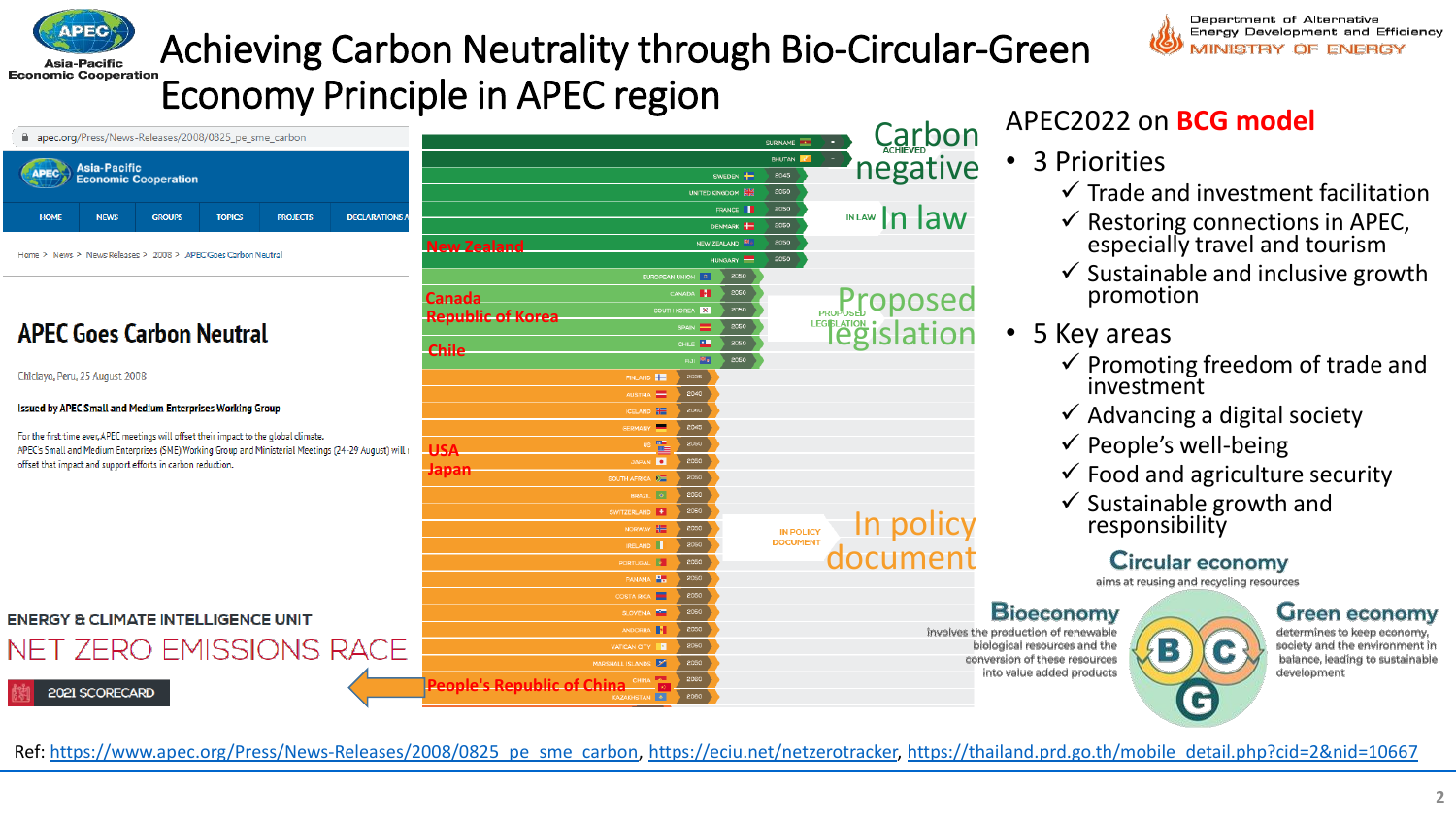

Achieving Carbon Neutrality through Bio-Circular-Green Economy Principle in APEC Region



### • Objectives

- To review methodology and framework of carbon neutral plan from all around the world especially APEC economies on power, transport, and buildings sectors
- To share best practices and lessons learned on carbon neutral policy formulation under Bio-Circular-Green (BCG) Economy Principle
- To build capacity on carbon neutral policy formulation with balanced integration of RE/EE technologies and regulation with an aim to have one APEC economy as case study.

#### • Activities planned

- Month 1-3: Documentation studies on carbon neutral policy especially on power, transport and building sectors.
- Month 4-5: Prepare and organize Workshop 1 in Hawaii, in conjunction with 2022 Hawaii Energy Conference, to
	- Share best practice on policy formation
	- Promote policy dialogues among APEC economies
- Month 6-7: Documentation analysis for APEC guideline development under Bio-Circular-Green (BCG) Economy Principle.
- Month 8-9: Prepare and organize Workshop 2 in Japan, focusing on capacity building of APEC Carbon Neutral Guideline, to
	- $\checkmark$  Share example of selected low-carbon technologies with corresponding policy mechanism toward carbon neutral goal
	- $\checkmark$  Build capacity and network regarding carbon neutral policy and technologies.
- Month 10-12: Final Report with Policy<br>Recommendation on achieving carbon neutrality on achieving carbon neutrality through Bio-Circular-Green (BCG) Economy Principle as well as strategic initiative plan and action plan formulation through one APEC economy as case study